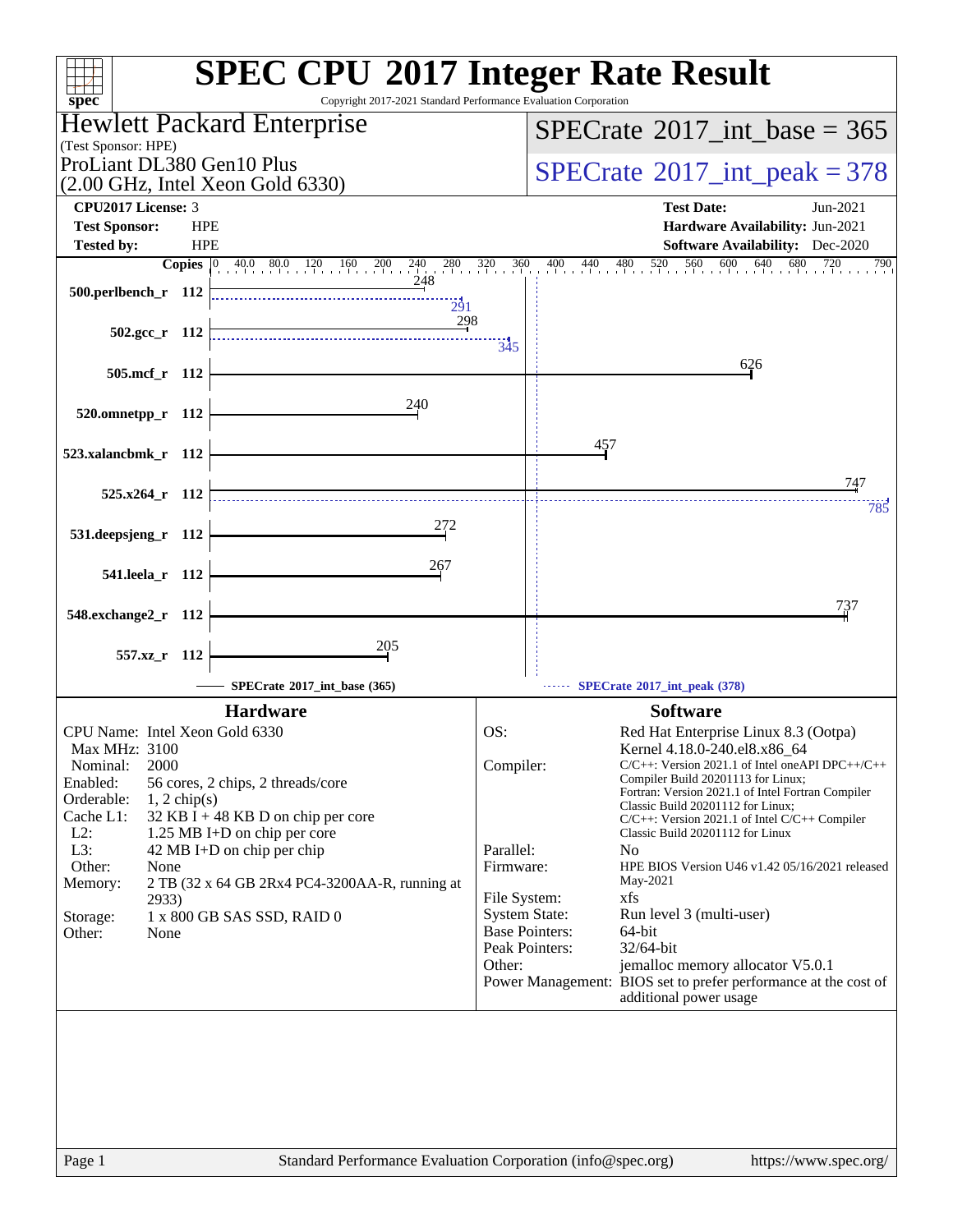

Copyright 2017-2021 Standard Performance Evaluation Corporation

### Hewlett Packard Enterprise

## $SPECrate$ <sup>®</sup>[2017\\_int\\_base =](http://www.spec.org/auto/cpu2017/Docs/result-fields.html#SPECrate2017intbase) 365

(Test Sponsor: HPE)

(2.00 GHz, Intel Xeon Gold 6330)

ProLiant DL380 Gen10 Plus<br>  $\alpha$  on  $G_H$ , Intel Yean Gold 6330)

**[CPU2017 License:](http://www.spec.org/auto/cpu2017/Docs/result-fields.html#CPU2017License)** 3 **[Test Date:](http://www.spec.org/auto/cpu2017/Docs/result-fields.html#TestDate)** Jun-2021 **[Test Sponsor:](http://www.spec.org/auto/cpu2017/Docs/result-fields.html#TestSponsor)** HPE **[Hardware Availability:](http://www.spec.org/auto/cpu2017/Docs/result-fields.html#HardwareAvailability)** Jun-2021 **[Tested by:](http://www.spec.org/auto/cpu2017/Docs/result-fields.html#Testedby)** HPE **[Software Availability:](http://www.spec.org/auto/cpu2017/Docs/result-fields.html#SoftwareAvailability)** Dec-2020

### **[Results Table](http://www.spec.org/auto/cpu2017/Docs/result-fields.html#ResultsTable)**

|                                             | <b>Base</b>   |                |              |                |       | <b>Peak</b>    |       |               |                |              |                |              |                |              |
|---------------------------------------------|---------------|----------------|--------------|----------------|-------|----------------|-------|---------------|----------------|--------------|----------------|--------------|----------------|--------------|
| <b>Benchmark</b>                            | <b>Copies</b> | <b>Seconds</b> | <b>Ratio</b> | <b>Seconds</b> | Ratio | <b>Seconds</b> | Ratio | <b>Copies</b> | <b>Seconds</b> | <b>Ratio</b> | <b>Seconds</b> | <b>Ratio</b> | <b>Seconds</b> | <b>Ratio</b> |
| 500.perlbench_r                             | 112           | 721            | 247          | 719            | 248   | 720            | 248   | 112           | 613            | 291          | 614            | 291          | 613            | 291          |
| $502.\text{sec}$ <sub>r</sub>               | 112           | 532            | 298          | 533            | 298   | 533            | 298   | 112           | 458            | 347          | 459            | 345          | 460            | 345          |
| $505$ .mcf r                                | 112           | 289            | 626          | 289            | 627   | 290            | 625   | 112           | 289            | 626          | 289            | 627          | 290            | 625          |
| 520.omnetpp_r                               | 112           | 613            | 240          | 613            | 240   | 613            | 240   | 112           | 613            | 240          | 613            | 240          | 613            | 240          |
| 523.xalancbmk r                             | 112           | 259            | 457          | 258            | 459   | 259            | 457   | 112           | 259            | 457          | 258            | 459          | 259            | 457          |
| 525.x264 r                                  | 112           | 262            | 749          | 263            | 747   | 263            | 747   | 112           | 250            | 784          | 250            | 785          | 250            | 785          |
| $531.$ deepsjeng $_r$                       | 112           | 471            | 272          | 471            | 272   | 471            | 272   | 112           | 471            | 272          | 471            | 272          | 471            | 272          |
| 541.leela r                                 | 112           | 696            | 267          | 695            | 267   | 696            | 267   | 112           | 696            | 267          | 695            | 267          | 696            | 267          |
| 548.exchange2_r                             | 112           | 400            | 733          | 398            | 737   | 398            | 737   | 112           | 400            | 733          | 398            | 737          | 398            | 737          |
| 557.xz r                                    | 112           | 589            | 205          | 589            | 205   | 591            | 205   | 112           | 589            | 205          | 589            | 205          | 591            | 205          |
| $SPECrate^{\circ}2017$ int base =<br>365    |               |                |              |                |       |                |       |               |                |              |                |              |                |              |
| $CDFC_{\text{mod}}\sqrt{017}$ int nools $-$ |               |                | 270          |                |       |                |       |               |                |              |                |              |                |              |

**[SPECrate](http://www.spec.org/auto/cpu2017/Docs/result-fields.html#SPECrate2017intpeak)[2017\\_int\\_peak =](http://www.spec.org/auto/cpu2017/Docs/result-fields.html#SPECrate2017intpeak) 378**

Results appear in the [order in which they were run](http://www.spec.org/auto/cpu2017/Docs/result-fields.html#RunOrder). Bold underlined text [indicates a median measurement](http://www.spec.org/auto/cpu2017/Docs/result-fields.html#Median).

### **[Submit Notes](http://www.spec.org/auto/cpu2017/Docs/result-fields.html#SubmitNotes)**

 The numactl mechanism was used to bind copies to processors. The config file option 'submit' was used to generate numactl commands to bind each copy to a specific processor. For details, please see the config file.

### **[Operating System Notes](http://www.spec.org/auto/cpu2017/Docs/result-fields.html#OperatingSystemNotes)**

 Stack size set to unlimited using "ulimit -s unlimited" Transparent Huge Pages enabled by default Prior to runcpu invocation Filesystem page cache synced and cleared with: sync; echo 3 > /proc/sys/vm/drop\_caches

### **[Environment Variables Notes](http://www.spec.org/auto/cpu2017/Docs/result-fields.html#EnvironmentVariablesNotes)**

```
Environment variables set by runcpu before the start of the run:
LD_LIBRARY_PATH =
      "/home/cpu2017_1.1.8/lib/intel64:/home/cpu2017_1.1.8/lib/ia32:/home/cpu2
      017_1.1.8/je5.0.1-32"
MALLOC_CONF = "retain:true"
```
### **[General Notes](http://www.spec.org/auto/cpu2017/Docs/result-fields.html#GeneralNotes)**

 Binaries compiled on a system with 1x Intel Core i9-7980XE CPU + 64GB RAM memory using Red Hat Enterprise Linux 8.1

#### **(Continued on next page)**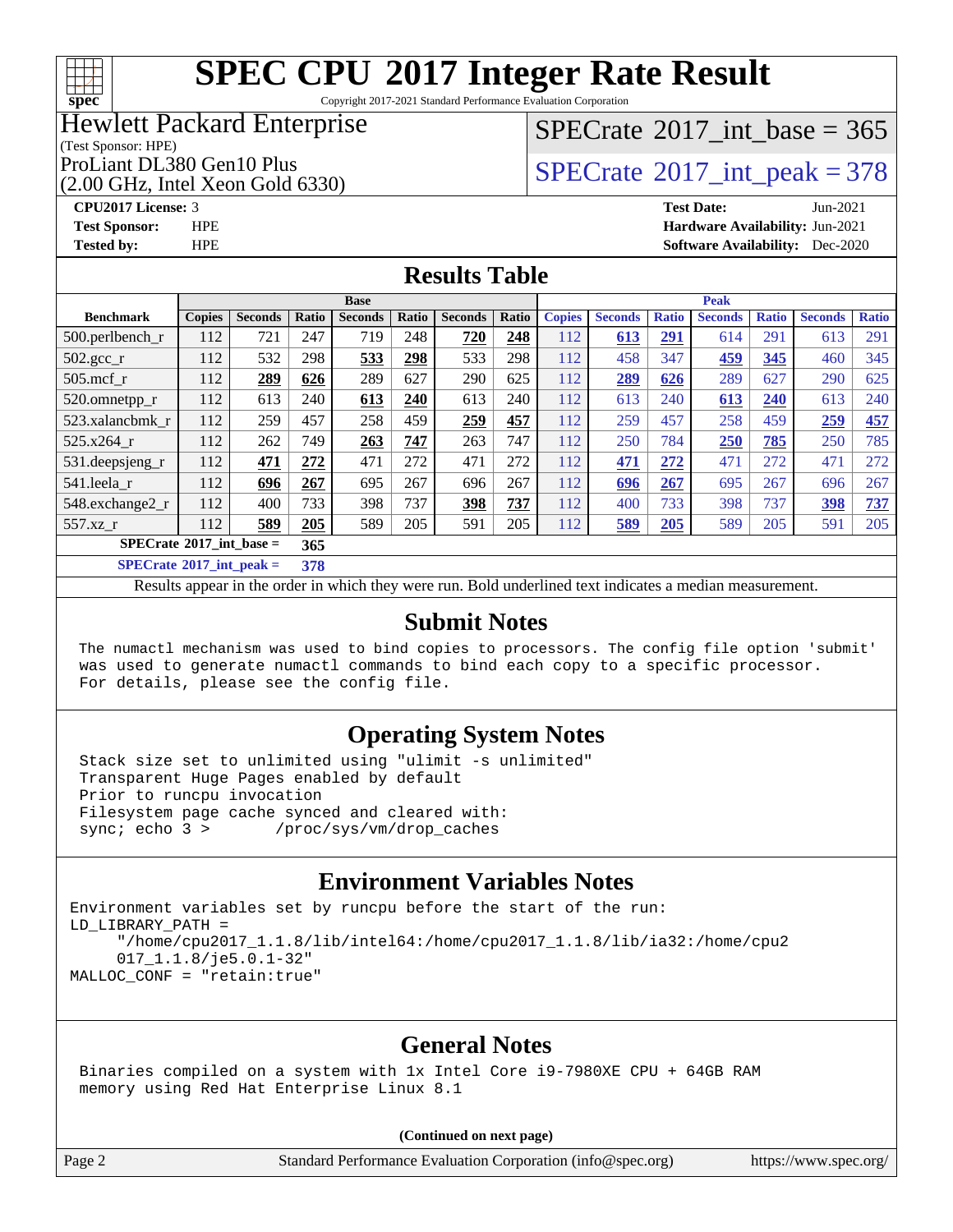### $+\ +$ **[spec](http://www.spec.org/)**

# **[SPEC CPU](http://www.spec.org/auto/cpu2017/Docs/result-fields.html#SPECCPU2017IntegerRateResult)[2017 Integer Rate Result](http://www.spec.org/auto/cpu2017/Docs/result-fields.html#SPECCPU2017IntegerRateResult)**

Copyright 2017-2021 Standard Performance Evaluation Corporation

### Hewlett Packard Enterprise

 $SPECrate$ <sup>®</sup>[2017\\_int\\_base =](http://www.spec.org/auto/cpu2017/Docs/result-fields.html#SPECrate2017intbase) 365

(Test Sponsor: HPE)

(2.00 GHz, Intel Xeon Gold 6330)

ProLiant DL380 Gen10 Plus  $\text{SPECTate}^{\circ}2017\_int\_peak = 378$ 

**[CPU2017 License:](http://www.spec.org/auto/cpu2017/Docs/result-fields.html#CPU2017License)** 3 **[Test Date:](http://www.spec.org/auto/cpu2017/Docs/result-fields.html#TestDate)** Jun-2021 **[Test Sponsor:](http://www.spec.org/auto/cpu2017/Docs/result-fields.html#TestSponsor)** HPE **[Hardware Availability:](http://www.spec.org/auto/cpu2017/Docs/result-fields.html#HardwareAvailability)** Jun-2021 **[Tested by:](http://www.spec.org/auto/cpu2017/Docs/result-fields.html#Testedby)** HPE **[Software Availability:](http://www.spec.org/auto/cpu2017/Docs/result-fields.html#SoftwareAvailability)** Dec-2020

### **[General Notes \(Continued\)](http://www.spec.org/auto/cpu2017/Docs/result-fields.html#GeneralNotes)**

 runcpu command invoked through numactl i.e.: numactl --interleave=all runcpu <etc> NA: The test sponsor attests, as of date of publication, that CVE-2017-5754 (Meltdown) is mitigated in the system as tested and documented. Yes: The test sponsor attests, as of date of publication, that CVE-2017-5753 (Spectre variant 1) is mitigated in the system as tested and documented. Yes: The test sponsor attests, as of date of publication, that CVE-2017-5715 (Spectre variant 2) is mitigated in the system as tested and documented. jemalloc, a general purpose malloc implementation built with the RedHat Enterprise 7.5, and the system compiler gcc 4.8.5 sources available from jemalloc.net or<https://github.com/jemalloc/jemalloc/releases> Submitted\_by: "Bhatnagar, Prateek" <prateek.bhatnagar@hpe.com> Submitted: Mon Jul 5 08:05:04 EDT 2021 Submission: cpu2017-20210705-27747.sub **[Platform Notes](http://www.spec.org/auto/cpu2017/Docs/result-fields.html#PlatformNotes)** The system ROM used for this result contains Intel microcode version 0xd0002a0 for the Intel Xeon Gold 6330 processor. BIOS Configuration: Workload Profile set to General Throughput Compute Memory Patrol Scrubbing set to Disabled Advanced Memory Protection set to Advanced ECC XPT Remote Prefetcher set to Enabled Last Level Cache (LLC) Dead Line Allocation set to Disabled Enhanced Processor Performance set to Enabled Enhanced Processor Performance Profile set to Aggressive Thermal Configuration set to Maximum Cooling Intel UPI Link Frequency set to Minimum Intel UPI Link Enablement set to Single Link D2K set to Disabled Workload Profile set to Custom DCU Stream Prefetcher set to Disabled Energy Efficient Turbo set to Enabled Adjacent Sector Prefetcher set to Disabled Intel UPI Link Power Management set to Enabled Sysinfo program /home/cpu2017\_1.1.8/bin/sysinfo Rev: r6622 of 2021-04-07 982a61ec0915b55891ef0e16acafc64d running on localhost.localdomain Fri Jun 22 16:46:18 2018 SUT (System Under Test) info as seen by some common utilities. For more information on this section, see <https://www.spec.org/cpu2017/Docs/config.html#sysinfo>

**(Continued on next page)**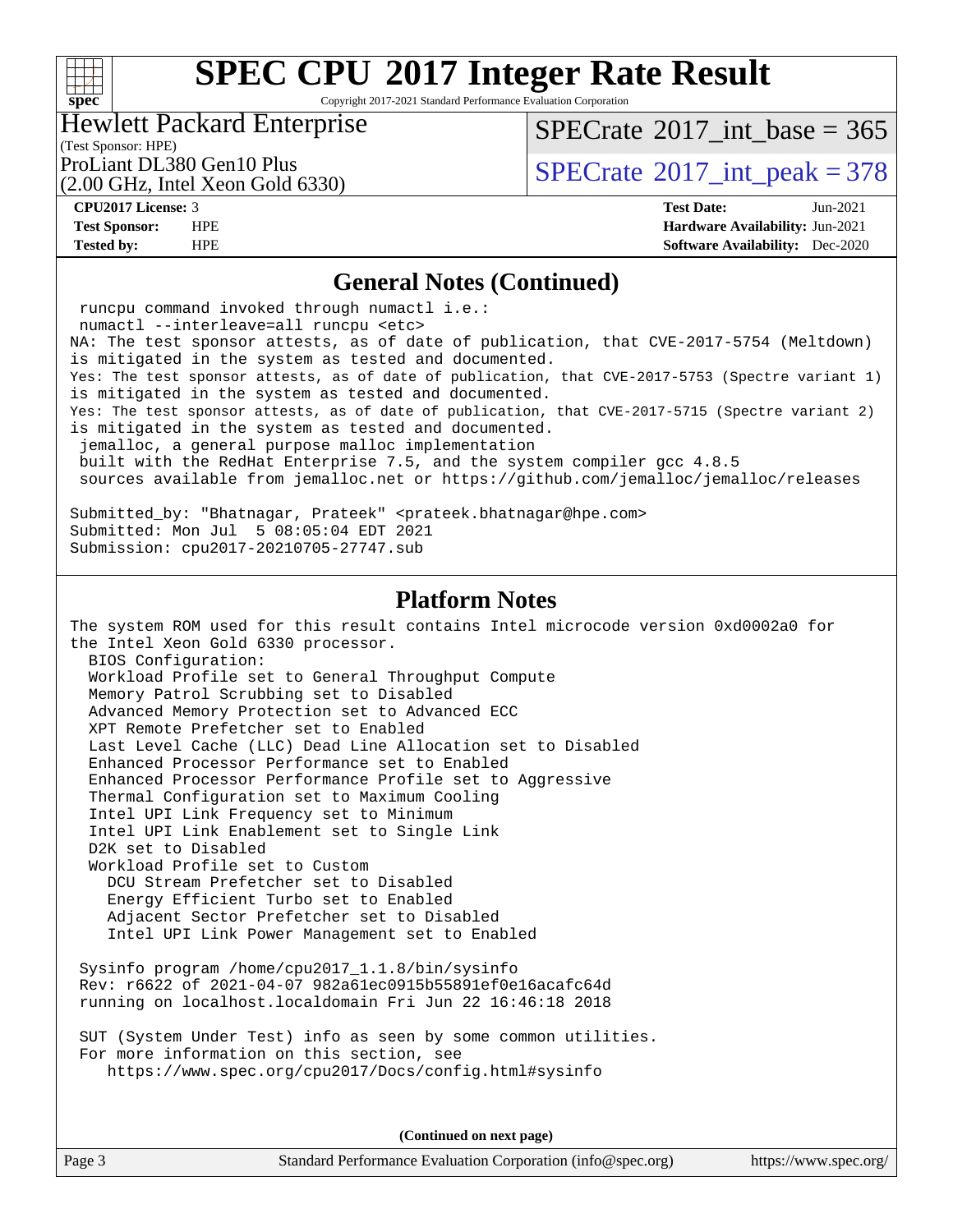### **[spec](http://www.spec.org/)**

# **[SPEC CPU](http://www.spec.org/auto/cpu2017/Docs/result-fields.html#SPECCPU2017IntegerRateResult)[2017 Integer Rate Result](http://www.spec.org/auto/cpu2017/Docs/result-fields.html#SPECCPU2017IntegerRateResult)**

Copyright 2017-2021 Standard Performance Evaluation Corporation

### Hewlett Packard Enterprise

 $SPECrate$ <sup>®</sup>[2017\\_int\\_base =](http://www.spec.org/auto/cpu2017/Docs/result-fields.html#SPECrate2017intbase) 365

(Test Sponsor: HPE)<br>ProLiant DL380 Gen10 Plus

### (2.00 GHz, Intel Xeon Gold 6330)

**[Test Sponsor:](http://www.spec.org/auto/cpu2017/Docs/result-fields.html#TestSponsor)** HPE **[Hardware Availability:](http://www.spec.org/auto/cpu2017/Docs/result-fields.html#HardwareAvailability)** Jun-2021

 $SPECTate$ <sup>®</sup>[2017\\_int\\_peak = 3](http://www.spec.org/auto/cpu2017/Docs/result-fields.html#SPECrate2017intpeak)78 **[CPU2017 License:](http://www.spec.org/auto/cpu2017/Docs/result-fields.html#CPU2017License)** 3 **[Test Date:](http://www.spec.org/auto/cpu2017/Docs/result-fields.html#TestDate)** Jun-2021

**[Tested by:](http://www.spec.org/auto/cpu2017/Docs/result-fields.html#Testedby)** HPE **[Software Availability:](http://www.spec.org/auto/cpu2017/Docs/result-fields.html#SoftwareAvailability)** Dec-2020 **[Platform Notes \(Continued\)](http://www.spec.org/auto/cpu2017/Docs/result-fields.html#PlatformNotes)**

|        | From /proc/cpuinfo<br>model name: Intel(R) Xeon(R) Gold 6330 CPU @ 2.00GHz<br>2 "physical id"s (chips)<br>112 "processors"<br>cores, siblings (Caution: counting these is hw and system dependent. The following<br>excerpts from /proc/cpuinfo might not be reliable. Use with caution.)<br>cpu cores : 28<br>siblings : 56<br>25 26 27<br>25 26 27                                                                                                                                                                                                                                                                                                                                                                                                                                                                                                                                 |                                                                                                                                                                                                                                                             |  | physical 0: cores 0 1 2 3 4 5 6 7 8 9 10 11 12 13 14 15 16 17 18 19 20 21 22 23 24<br>physical 1: cores 0 1 2 3 4 5 6 7 8 9 10 11 12 13 14 15 16 17 18 19 20 21 22 23 24                                                                     |
|--------|--------------------------------------------------------------------------------------------------------------------------------------------------------------------------------------------------------------------------------------------------------------------------------------------------------------------------------------------------------------------------------------------------------------------------------------------------------------------------------------------------------------------------------------------------------------------------------------------------------------------------------------------------------------------------------------------------------------------------------------------------------------------------------------------------------------------------------------------------------------------------------------|-------------------------------------------------------------------------------------------------------------------------------------------------------------------------------------------------------------------------------------------------------------|--|----------------------------------------------------------------------------------------------------------------------------------------------------------------------------------------------------------------------------------------------|
|        | From lscpu from util-linux 2.32.1:<br>Architecture:<br>$CPU$ op-mode(s):<br>Byte Order:<br>CPU(s):<br>On-line CPU(s) list: $0-111$<br>Thread(s) per core:<br>$Core(s)$ per socket:<br>Socket(s):<br>NUMA node(s):<br>Vendor ID:<br>CPU family:<br>Model:<br>Model name:<br>Stepping:<br>CPU MHz:<br>BogoMIPS:<br>Virtualization:<br>Lld cache:<br>Lli cache:<br>L2 cache:<br>L3 cache:<br>NUMA node0 CPU(s): 0-13,56-69<br>NUMA nodel CPU(s): 14-27,70-83<br>NUMA node2 CPU(s): 28-41,84-97<br>NUMA $node3$ $CPU(s)$ :<br>Flaqs:<br>lm constant_tsc art arch_perfmon pebs bts rep_good nopl xtopology nonstop_tsc cpuid<br>aperfmperf pni pclmulqdq dtes64 monitor ds_cpl vmx smx est tm2 ssse3 sdbg fma cx16<br>xtpr pdcm pcid dca sse4_1 sse4_2 x2apic movbe popcnt tsc_deadline_timer aes xsave<br>mba ibrs ibpb stibp ibrs_enhanced tpr_shadow vnmi flexpriority ept vpid ept_ad | x86 64<br>$32$ -bit, 64-bit<br>Little Endian<br>112<br>2<br>28<br>$\overline{a}$<br>4<br>GenuineIntel<br>6<br>106<br>$Intel(R)$ Xeon $(R)$ Gold 6330 CPU @ 2.00GHz<br>6<br>1461.602<br>4000.00<br>$VT - x$<br>48K<br>32K<br>1280K<br>43008K<br>42-55,98-111 |  | fpu vme de pse tsc msr pae mce cx8 apic sep mtrr pge mca cmov<br>pat pse36 clflush dts acpi mmx fxsr sse sse2 ss ht tm pbe syscall nx pdpelgb rdtscp<br>avx f16c rdrand lahf_lm abm 3dnowprefetch cpuid_fault epb cat_13 invpcid_single ssbd |
|        | fsgsbase tsc_adjust bmil hle avx2 smep bmi2 erms invpcid cqm rdt_a avx512f avx512dq                                                                                                                                                                                                                                                                                                                                                                                                                                                                                                                                                                                                                                                                                                                                                                                                  |                                                                                                                                                                                                                                                             |  |                                                                                                                                                                                                                                              |
| Page 4 |                                                                                                                                                                                                                                                                                                                                                                                                                                                                                                                                                                                                                                                                                                                                                                                                                                                                                      | (Continued on next page)<br>Standard Performance Evaluation Corporation (info@spec.org)                                                                                                                                                                     |  | https://www.spec.org/                                                                                                                                                                                                                        |
|        |                                                                                                                                                                                                                                                                                                                                                                                                                                                                                                                                                                                                                                                                                                                                                                                                                                                                                      |                                                                                                                                                                                                                                                             |  |                                                                                                                                                                                                                                              |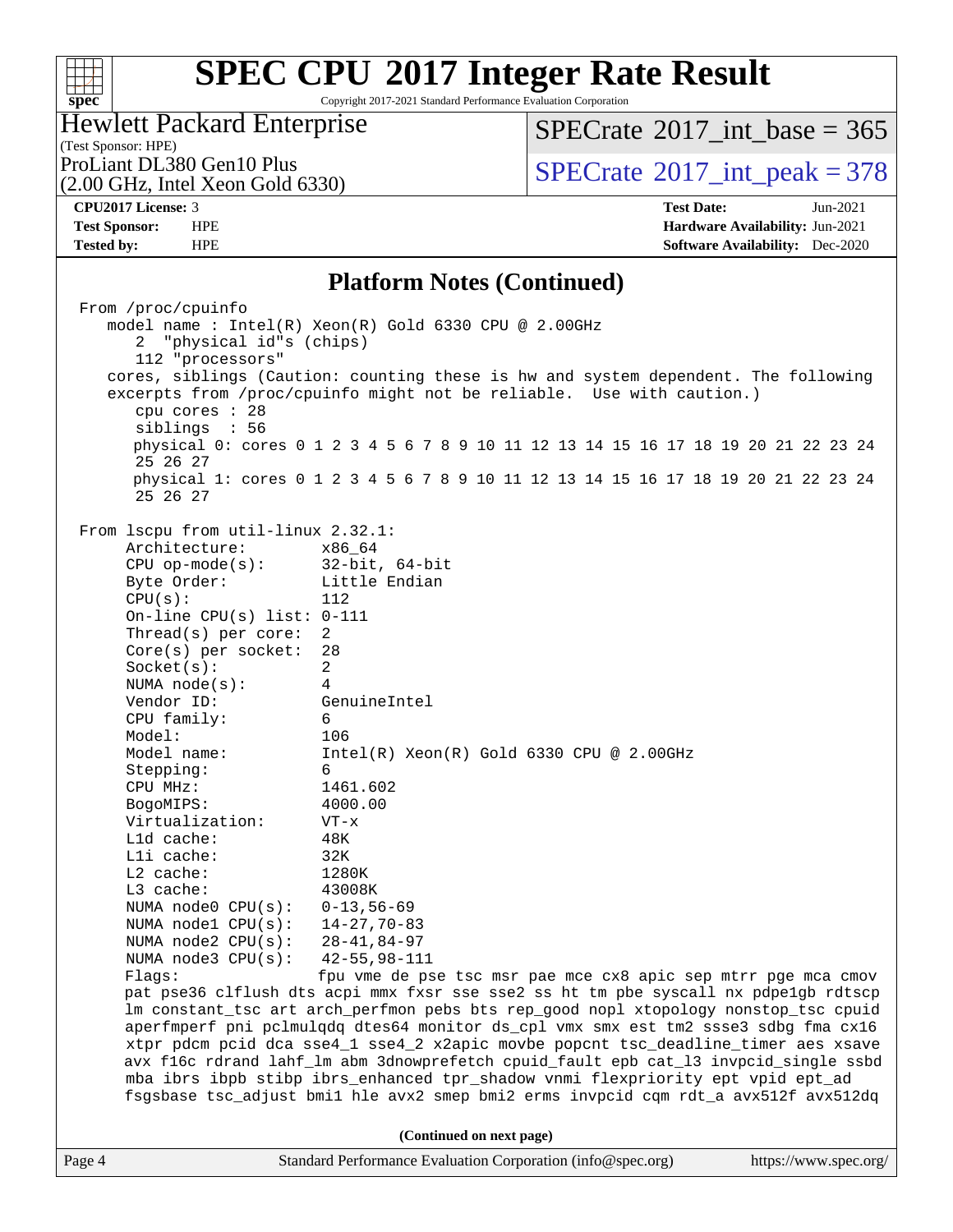Copyright 2017-2021 Standard Performance Evaluation Corporation

(Test Sponsor: HPE) Hewlett Packard Enterprise

 $SPECTate$ <sup>®</sup>[2017\\_int\\_base =](http://www.spec.org/auto/cpu2017/Docs/result-fields.html#SPECrate2017intbase) 365

(2.00 GHz, Intel Xeon Gold 6330)

ProLiant DL380 Gen10 Plus  $\text{SPECTate}^{\circ}2017\_int\_peak = 378$ 

#### **[CPU2017 License:](http://www.spec.org/auto/cpu2017/Docs/result-fields.html#CPU2017License)** 3 **[Test Date:](http://www.spec.org/auto/cpu2017/Docs/result-fields.html#TestDate)** Jun-2021

**[spec](http://www.spec.org/)**

 $+\!\!+\!\!$ 

**[Test Sponsor:](http://www.spec.org/auto/cpu2017/Docs/result-fields.html#TestSponsor)** HPE **[Hardware Availability:](http://www.spec.org/auto/cpu2017/Docs/result-fields.html#HardwareAvailability)** Jun-2021 **[Tested by:](http://www.spec.org/auto/cpu2017/Docs/result-fields.html#Testedby)** HPE **[Software Availability:](http://www.spec.org/auto/cpu2017/Docs/result-fields.html#SoftwareAvailability)** Dec-2020

### **[Platform Notes \(Continued\)](http://www.spec.org/auto/cpu2017/Docs/result-fields.html#PlatformNotes)**

 rdseed adx smap avx512ifma clflushopt clwb intel\_pt avx512cd sha\_ni avx512bw avx512vl xsaveopt xsavec xgetbv1 xsaves cqm\_llc cqm\_occup\_llc cqm\_mbm\_total cqm\_mbm\_local split\_lock\_detect wbnoinvd dtherm ida arat pln pts avx512vbmi umip pku ospke avx512\_vbmi2 gfni vaes vpclmulqdq avx512\_vnni avx512\_bitalg tme avx512\_vpopcntdq la57 rdpid md\_clear pconfig flush\_l1d arch\_capabilities /proc/cpuinfo cache data cache size : 43008 KB From numactl --hardware WARNING: a numactl 'node' might or might not correspond to a physical chip. available: 4 nodes (0-3) node 0 cpus: 0 1 2 3 4 5 6 7 8 9 10 11 12 13 56 57 58 59 60 61 62 63 64 65 66 67 68 69 node 0 size: 503109 MB node 0 free: 515215 MB node 1 cpus: 14 15 16 17 18 19 20 21 22 23 24 25 26 27 70 71 72 73 74 75 76 77 78 79 80 81 82 83 node 1 size: 503687 MB node 1 free: 515462 MB node 2 cpus: 28 29 30 31 32 33 34 35 36 37 38 39 40 41 84 85 86 87 88 89 90 91 92 93 94 95 96 97 node 2 size: 503699 MB node 2 free: 515694 MB node 3 cpus: 42 43 44 45 46 47 48 49 50 51 52 53 54 55 98 99 100 101 102 103 104 105 106 107 108 109 110 111 node 3 size: 503934 MB node 3 free: 515615 MB node distances: node 0 1 2 3 0: 10 20 30 30 1: 20 10 30 30 2: 30 30 10 20 3: 30 30 20 10 From /proc/meminfo MemTotal: 2113477244 kB HugePages\_Total: 0 Hugepagesize: 2048 kB /sbin/tuned-adm active Current active profile: throughput-performance From /etc/\*release\* /etc/\*version\* os-release: NAME="Red Hat Enterprise Linux" VERSION="8.3 (Ootpa)" ID="rhel" **(Continued on next page)**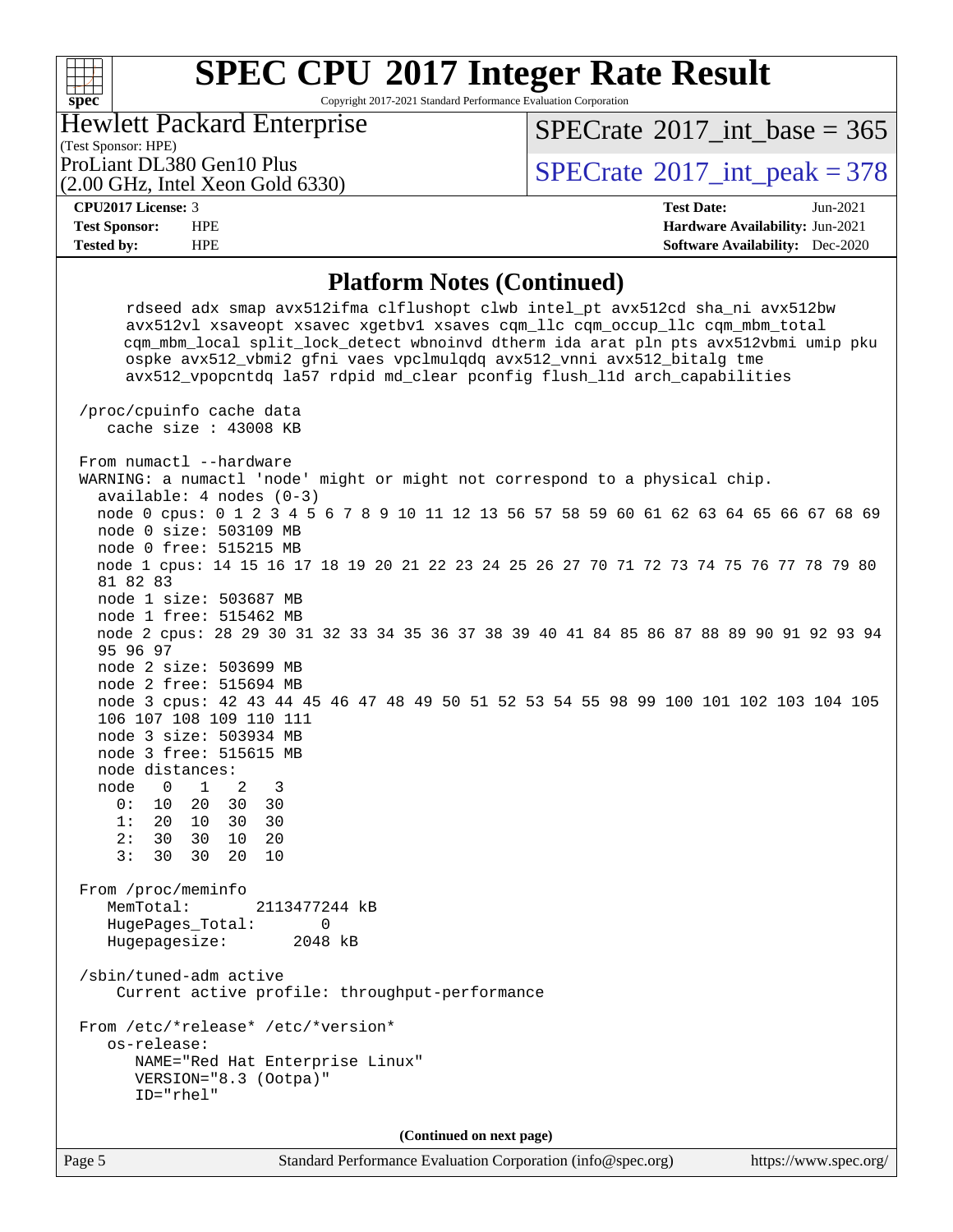#### **[SPEC CPU](http://www.spec.org/auto/cpu2017/Docs/result-fields.html#SPECCPU2017IntegerRateResult)[2017 Integer Rate Result](http://www.spec.org/auto/cpu2017/Docs/result-fields.html#SPECCPU2017IntegerRateResult)**  $+\hskip -1.5pt +\hskip -1.5pt +$ **[spec](http://www.spec.org/)** Copyright 2017-2021 Standard Performance Evaluation Corporation Hewlett Packard Enterprise  $SPECrate$ <sup>®</sup>[2017\\_int\\_base =](http://www.spec.org/auto/cpu2017/Docs/result-fields.html#SPECrate2017intbase) 365 (Test Sponsor: HPE) ProLiant DL380 Gen10 Plus  $SPECTate$ <sup>(2017</sup> int\_peak = 378) (2.00 GHz, Intel Xeon Gold 6330) **[CPU2017 License:](http://www.spec.org/auto/cpu2017/Docs/result-fields.html#CPU2017License)** 3 **[Test Date:](http://www.spec.org/auto/cpu2017/Docs/result-fields.html#TestDate)** Jun-2021 **[Test Sponsor:](http://www.spec.org/auto/cpu2017/Docs/result-fields.html#TestSponsor)** HPE **[Hardware Availability:](http://www.spec.org/auto/cpu2017/Docs/result-fields.html#HardwareAvailability)** Jun-2021 **[Tested by:](http://www.spec.org/auto/cpu2017/Docs/result-fields.html#Testedby)** HPE **[Software Availability:](http://www.spec.org/auto/cpu2017/Docs/result-fields.html#SoftwareAvailability)** Dec-2020

### **[Platform Notes \(Continued\)](http://www.spec.org/auto/cpu2017/Docs/result-fields.html#PlatformNotes)**

 ID\_LIKE="fedora" VERSION\_ID="8.3" PLATFORM\_ID="platform:el8" PRETTY\_NAME="Red Hat Enterprise Linux 8.3 (Ootpa)" ANSI\_COLOR="0;31" redhat-release: Red Hat Enterprise Linux release 8.3 (Ootpa) system-release: Red Hat Enterprise Linux release 8.3 (Ootpa) system-release-cpe: cpe:/o:redhat:enterprise\_linux:8.3:ga uname -a: Linux localhost.localdomain 4.18.0-240.el8.x86\_64 #1 SMP Wed Sep 23 05:13:10 EDT 2020 x86\_64 x86\_64 x86\_64 GNU/Linux Kernel self-reported vulnerability status: CVE-2018-12207 (iTLB Multihit): Not affected CVE-2018-3620 (L1 Terminal Fault): Not affected Microarchitectural Data Sampling: Not affected CVE-2017-5754 (Meltdown): Not affected CVE-2018-3639 (Speculative Store Bypass): Mitigation: Speculative Store Bypass disabled via prctl and seccompany and the contract of the contract of the contract of the second seconds of the contract of the contract of the contract of the contract of the contract of the contract of the contract of the contract of the contr CVE-2017-5753 (Spectre variant 1): Mitigation: usercopy/swapgs barriers and \_\_user pointer sanitization CVE-2017-5715 (Spectre variant 2): Mitigation: Enhanced IBRS, IBPB: conditional, RSB filling CVE-2020-0543 (Special Register Buffer Data Sampling): Not affected CVE-2019-11135 (TSX Asynchronous Abort): Not affected run-level 3 Jun 22 16:42 SPEC is set to: /home/cpu2017\_1.1.8 Filesystem Type Size Used Avail Use% Mounted on /dev/mapper/rhel-home xfs 670G 219G 451G 33% /home From /sys/devices/virtual/dmi/id Vendor: HPE Product: ProLiant DL380 Gen10 Plus Product Family: ProLiant Serial: CN70490X8B Additional information from dmidecode 3.2 follows. WARNING: Use caution when you interpret this section. The 'dmidecode' program reads system data which is "intended to allow hardware to be accurately determined", but the intent may not be met, as there are frequent changes to hardware, firmware, and the "DMTF SMBIOS" standard. Memory: **(Continued on next page)**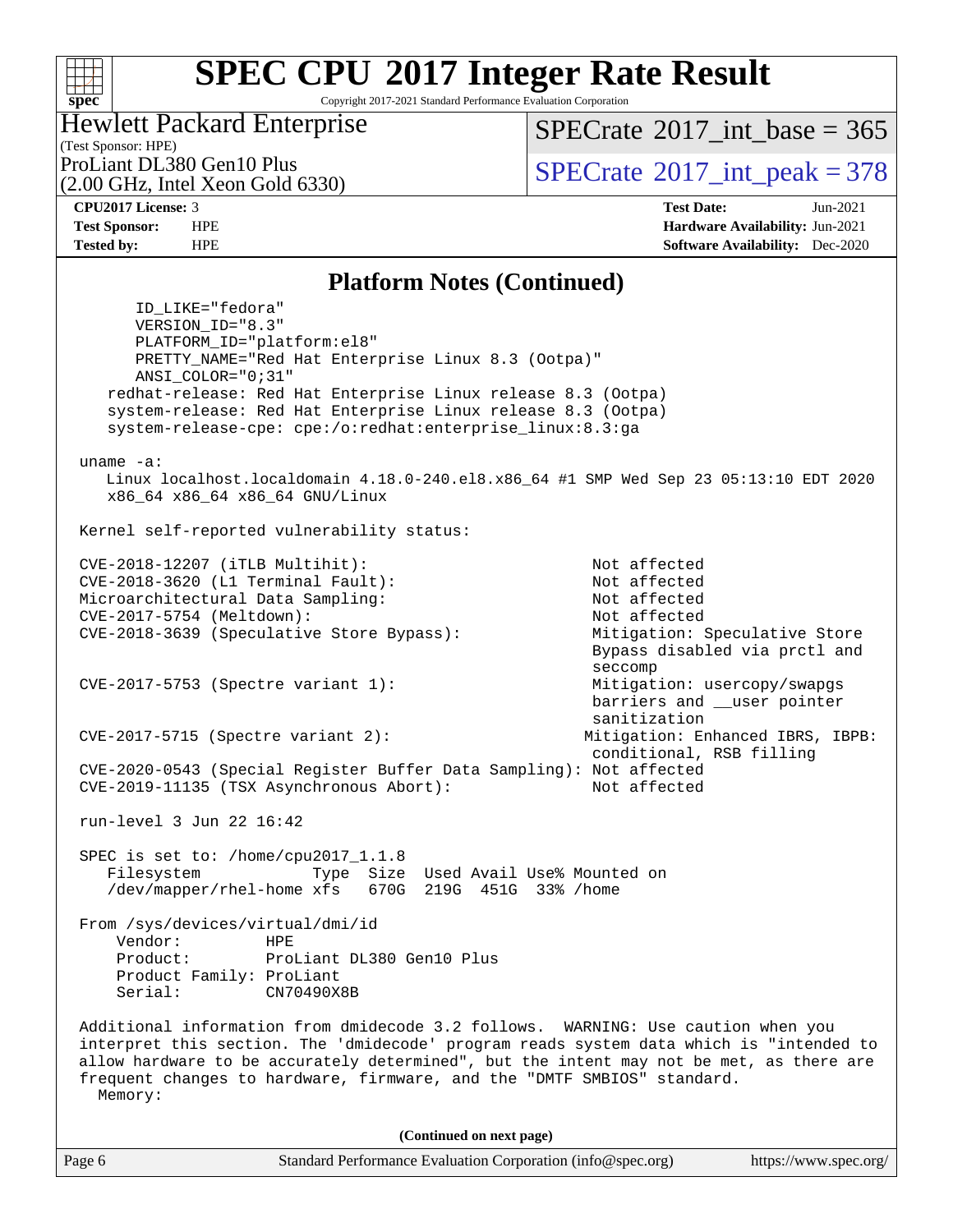

Copyright 2017-2021 Standard Performance Evaluation Corporation

(Test Sponsor: HPE) Hewlett Packard Enterprise

 $SPECrate$ <sup>®</sup>[2017\\_int\\_base =](http://www.spec.org/auto/cpu2017/Docs/result-fields.html#SPECrate2017intbase) 365

(2.00 GHz, Intel Xeon Gold 6330)

ProLiant DL380 Gen10 Plus  $\begin{array}{c} | \text{SPECrate} \text{[3]} \text{[3]} \text{[3]} \text{[4]} \text{[5]} \text{[5]} \text{[6]} \text{[6]} \text{[6]} \text{[6]} \text{[6]} \text{[6]} \text{[6]} \text{[6]} \text{[6]} \text{[6]} \text{[6]} \text{[6]} \text{[6]} \text{[6]} \text{[6]} \text{[6]} \text{[6]} \text{[6]} \text{[6]} \text{[6]} \text{[6]} \text{[6]} \text{[6]} \text{[6$  $\begin{array}{c} | \text{SPECrate} \text{[3]} \text{[3]} \text{[3]} \text{[4]} \text{[5]} \text{[5]} \text{[6]} \text{[6]} \text{[6]} \text{[6]} \text{[6]} \text{[6]} \text{[6]} \text{[6]} \text{[6]} \text{[6]} \text{[6]} \text{[6]} \text{[6]} \text{[6]} \text{[6]} \text{[6]} \text{[6]} \text{[6]} \text{[6]} \text{[6]} \text{[6]} \text{[6]} \text{[6]} \text{[6$  $\begin{array}{c} | \text{SPECrate} \text{[3]} \text{[3]} \text{[3]} \text{[4]} \text{[5]} \text{[5]} \text{[6]} \text{[6]} \text{[6]} \text{[6]} \text{[6]} \text{[6]} \text{[6]} \text{[6]} \text{[6]} \text{[6]} \text{[6]} \text{[6]} \text{[6]} \text{[6]} \text{[6]} \text{[6]} \text{[6]} \text{[6]} \text{[6]} \text{[6]} \text{[6]} \text{[6]} \text{[6]} \text{[6$ 

**[CPU2017 License:](http://www.spec.org/auto/cpu2017/Docs/result-fields.html#CPU2017License)** 3 **[Test Date:](http://www.spec.org/auto/cpu2017/Docs/result-fields.html#TestDate)** Jun-2021 **[Test Sponsor:](http://www.spec.org/auto/cpu2017/Docs/result-fields.html#TestSponsor)** HPE **[Hardware Availability:](http://www.spec.org/auto/cpu2017/Docs/result-fields.html#HardwareAvailability)** Jun-2021 **[Tested by:](http://www.spec.org/auto/cpu2017/Docs/result-fields.html#Testedby)** HPE **[Software Availability:](http://www.spec.org/auto/cpu2017/Docs/result-fields.html#SoftwareAvailability)** Dec-2020

### **[Platform Notes \(Continued\)](http://www.spec.org/auto/cpu2017/Docs/result-fields.html#PlatformNotes)**

32x Micron 36ASF8G72PZ-3G2B2 64 GB 2 rank 3200, configured at 2933

BIOS:

 BIOS Vendor: HPE BIOS Version: U46 BIOS Date: 05/16/2021 BIOS Revision: 1.42 Firmware Revision: 2.50

(End of data from sysinfo program)

### **[Compiler Version Notes](http://www.spec.org/auto/cpu2017/Docs/result-fields.html#CompilerVersionNotes)**

| $500.$ perlbench $r$ (peak)<br>C                                                                                                                                                            |
|---------------------------------------------------------------------------------------------------------------------------------------------------------------------------------------------|
| Intel(R) C Intel(R) 64 Compiler Classic for applications running on Intel(R)<br>64, Version 2021.1 Build 20201112_000000<br>Copyright (C) 1985-2020 Intel Corporation. All rights reserved. |
|                                                                                                                                                                                             |
| 502.gcc $r(\text{peak})$<br>C                                                                                                                                                               |
| $Intel(R)$ oneAPI DPC++/C++ Compiler for applications running on $IA-32$ , Version<br>2021.1 Build 20201113<br>Copyright (C) 1985-2020 Intel Corporation. All rights reserved.              |
| 500.perlbench $r(base)$ 502.qcc $r(base)$ 505.mcf $r(base, peak)$<br>C<br>$525.x264_r(base, peak) 557.xz_r(base, peak)$                                                                     |
| Intel(R) oneAPI DPC++/C++ Compiler for applications running on Intel(R) $64$ ,<br>Version 2021.1 Build 20201113<br>Copyright (C) 1985-2020 Intel Corporation. All rights reserved.          |
| $500.$ perlbench $r$ (peak)<br>C                                                                                                                                                            |
| Intel(R) C Intel(R) 64 Compiler Classic for applications running on Intel(R)<br>64, Version 2021.1 Build 20201112_000000<br>Copyright (C) 1985-2020 Intel Corporation. All rights reserved. |
|                                                                                                                                                                                             |

**(Continued on next page)**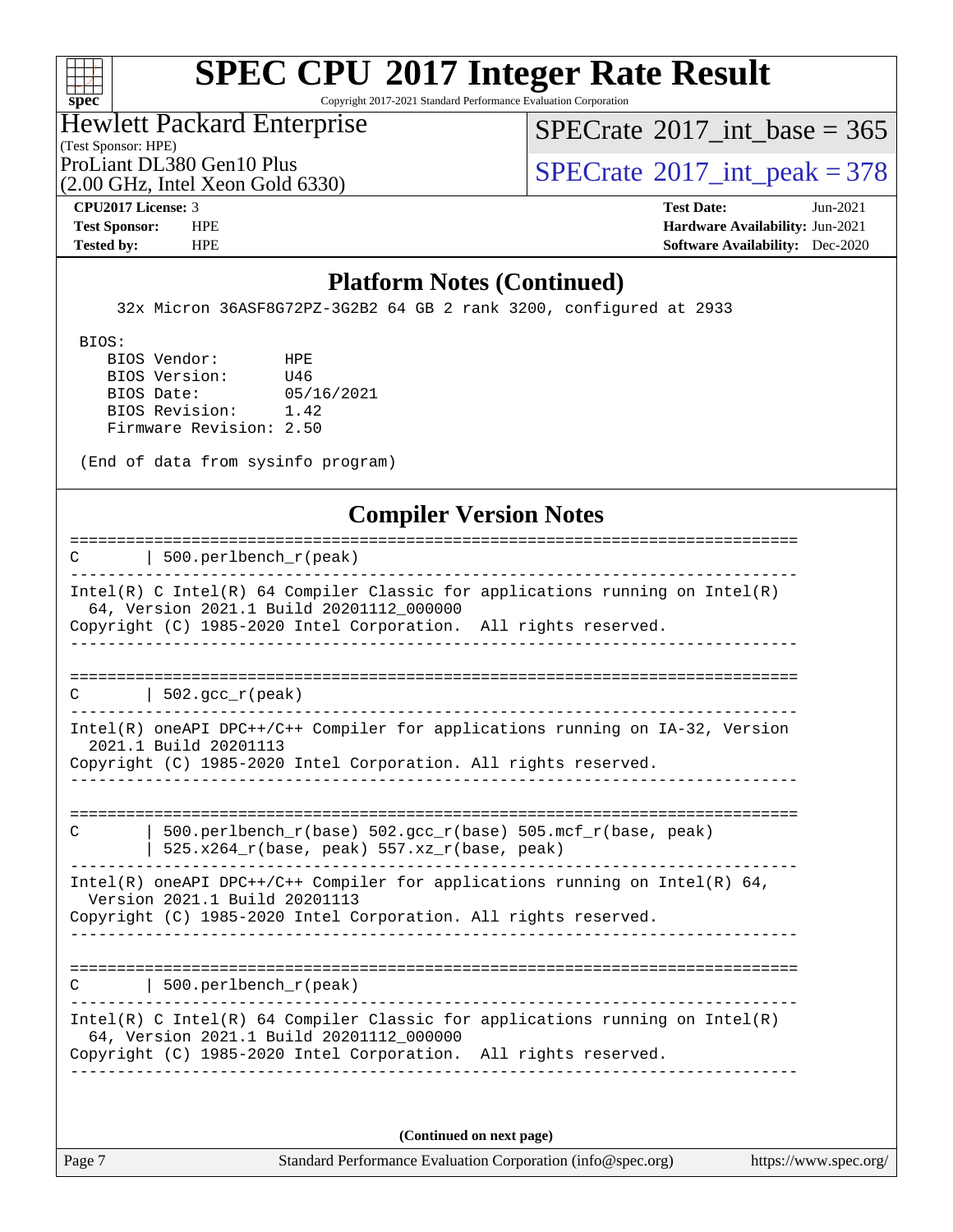

Copyright 2017-2021 Standard Performance Evaluation Corporation

#### (Test Sponsor: HPE) Hewlett Packard Enterprise

 $SPECrate$ <sup>®</sup>[2017\\_int\\_base =](http://www.spec.org/auto/cpu2017/Docs/result-fields.html#SPECrate2017intbase) 365

(2.00 GHz, Intel Xeon Gold 6330)

ProLiant DL380 Gen10 Plus<br>  $\binom{2017}{100}$  On GHz Intel Xeon Gold 6330)

**[CPU2017 License:](http://www.spec.org/auto/cpu2017/Docs/result-fields.html#CPU2017License)** 3 **[Test Date:](http://www.spec.org/auto/cpu2017/Docs/result-fields.html#TestDate)** Jun-2021 **[Test Sponsor:](http://www.spec.org/auto/cpu2017/Docs/result-fields.html#TestSponsor)** HPE **[Hardware Availability:](http://www.spec.org/auto/cpu2017/Docs/result-fields.html#HardwareAvailability)** Jun-2021 **[Tested by:](http://www.spec.org/auto/cpu2017/Docs/result-fields.html#Testedby)** HPE **[Software Availability:](http://www.spec.org/auto/cpu2017/Docs/result-fields.html#SoftwareAvailability)** Dec-2020

### **[Compiler Version Notes \(Continued\)](http://www.spec.org/auto/cpu2017/Docs/result-fields.html#CompilerVersionNotes)**

| Page 8 | Standard Performance Evaluation Corporation (info@spec.org)                                                                                                                                   | https://www.spec.org/ |
|--------|-----------------------------------------------------------------------------------------------------------------------------------------------------------------------------------------------|-----------------------|
|        | (Continued on next page)                                                                                                                                                                      |                       |
|        | Intel(R) oneAPI DPC++/C++ Compiler for applications running on Intel(R) 64,                                                                                                                   |                       |
| $C++$  | 520.omnetpp_r(base, peak) 523.xalancbmk_r(base, peak)<br>531.deepsjeng_r(base, peak) 541.leela_r(base, peak)                                                                                  |                       |
|        | $Intel(R)$ oneAPI DPC++/C++ Compiler for applications running on Intel(R) 64,<br>Version 2021.1 Build 20201113<br>Copyright (C) 1985-2020 Intel Corporation. All rights reserved.             |                       |
| C      | 500.perlbench_r(base) 502.gcc_r(base) 505.mcf_r(base, peak)<br>$525.x264_r(base, peak) 557.xz_r(base, peak)$                                                                                  |                       |
|        | Intel(R) oneAPI DPC++/C++ Compiler for applications running on IA-32, Version<br>2021.1 Build 20201113<br>Copyright (C) 1985-2020 Intel Corporation. All rights reserved.                     |                       |
| C      | $\vert$ 502.gcc_r(peak)                                                                                                                                                                       |                       |
|        | $Intel(R)$ C Intel(R) 64 Compiler Classic for applications running on Intel(R)<br>64, Version 2021.1 Build 20201112_000000<br>Copyright (C) 1985-2020 Intel Corporation. All rights reserved. |                       |
| C      | 500.perlbench_r(peak)                                                                                                                                                                         |                       |
|        | $Intel(R)$ oneAPI DPC++/C++ Compiler for applications running on Intel(R) 64,<br>Version 2021.1 Build 20201113<br>Copyright (C) 1985-2020 Intel Corporation. All rights reserved.             |                       |
| C      | $500. perlbench_r(base) 502. gcc_r(base) 505.mcf_r(base, peak)$<br>$525.x264_r(base, peak) 557.xz_r(base, peak)$                                                                              |                       |
|        | 2021.1 Build 20201113<br>Copyright (C) 1985-2020 Intel Corporation. All rights reserved.                                                                                                      |                       |
| C      | $ 502.\mathrm{gcc_r(peak)} $<br>Intel(R) oneAPI DPC++/C++ Compiler for applications running on IA-32, Version                                                                                 |                       |
|        |                                                                                                                                                                                               |                       |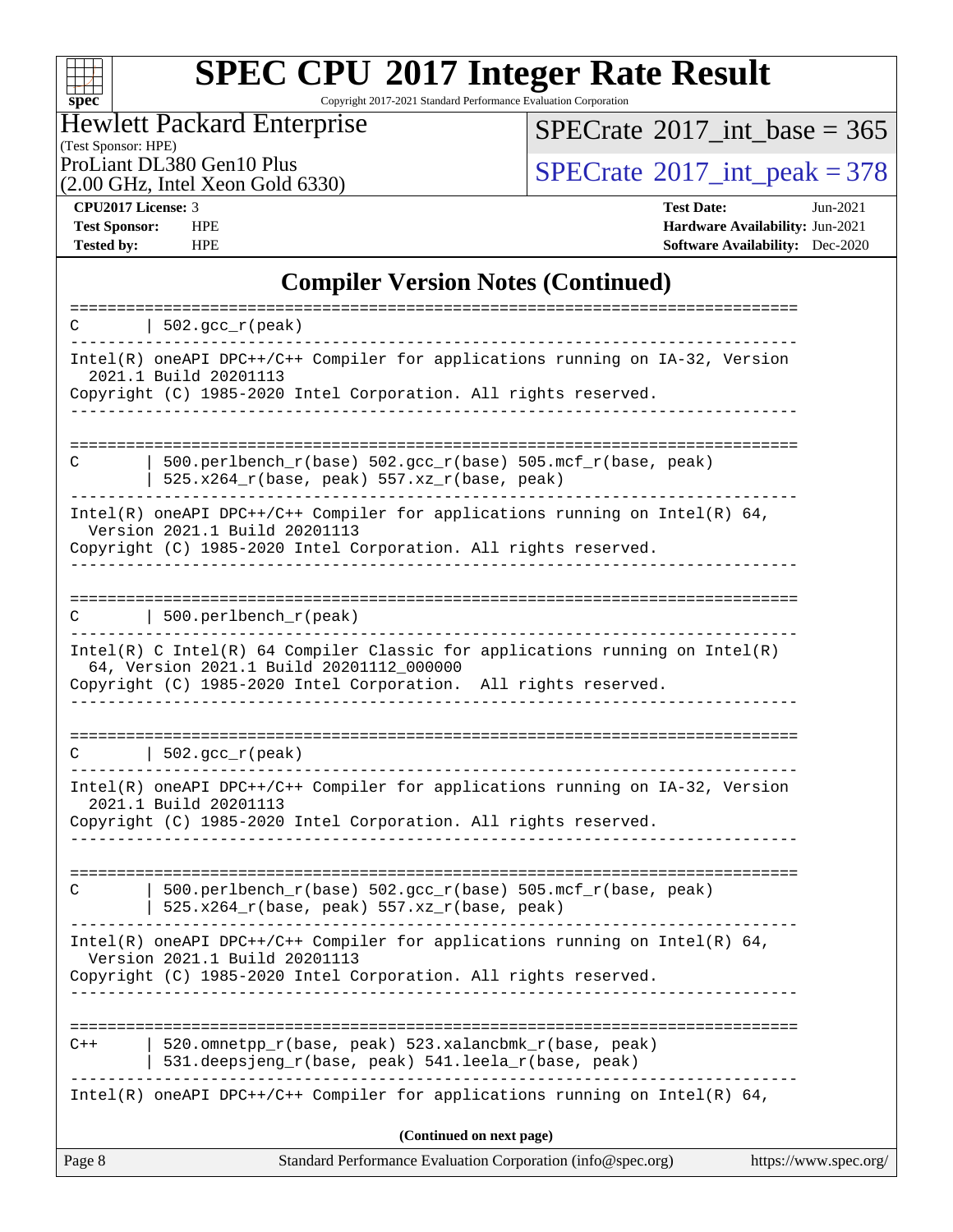

Copyright 2017-2021 Standard Performance Evaluation Corporation

### Hewlett Packard Enterprise

(Test Sponsor: HPE)

 $SPECTate$ <sup>®</sup>[2017\\_int\\_base =](http://www.spec.org/auto/cpu2017/Docs/result-fields.html#SPECrate2017intbase) 365

(2.00 GHz, Intel Xeon Gold 6330)

ProLiant DL380 Gen10 Plus  $\vert$  [SPECrate](http://www.spec.org/auto/cpu2017/Docs/result-fields.html#SPECrate2017intpeak)<sup>®</sup>[2017\\_int\\_peak = 3](http://www.spec.org/auto/cpu2017/Docs/result-fields.html#SPECrate2017intpeak)78

**[CPU2017 License:](http://www.spec.org/auto/cpu2017/Docs/result-fields.html#CPU2017License)** 3 **[Test Date:](http://www.spec.org/auto/cpu2017/Docs/result-fields.html#TestDate)** Jun-2021 **[Test Sponsor:](http://www.spec.org/auto/cpu2017/Docs/result-fields.html#TestSponsor)** HPE **[Hardware Availability:](http://www.spec.org/auto/cpu2017/Docs/result-fields.html#HardwareAvailability)** Jun-2021 **[Tested by:](http://www.spec.org/auto/cpu2017/Docs/result-fields.html#Testedby)** HPE **[Software Availability:](http://www.spec.org/auto/cpu2017/Docs/result-fields.html#SoftwareAvailability)** Dec-2020

### **[Compiler Version Notes \(Continued\)](http://www.spec.org/auto/cpu2017/Docs/result-fields.html#CompilerVersionNotes)**

| Version 2021.1 Build 20201113<br>Copyright (C) 1985-2020 Intel Corporation. All rights reserved.                                                                                                  |
|---------------------------------------------------------------------------------------------------------------------------------------------------------------------------------------------------|
|                                                                                                                                                                                                   |
| Fortran   548. $exchange2 r(base, peak)$                                                                                                                                                          |
| Intel(R) Fortran Intel(R) 64 Compiler Classic for applications running on<br>Intel(R) 64, Version 2021.1 Build 20201112 000000<br>Copyright (C) 1985-2020 Intel Corporation. All rights reserved. |
|                                                                                                                                                                                                   |

### **[Base Compiler Invocation](http://www.spec.org/auto/cpu2017/Docs/result-fields.html#BaseCompilerInvocation)**

[C benchmarks](http://www.spec.org/auto/cpu2017/Docs/result-fields.html#Cbenchmarks): [icx](http://www.spec.org/cpu2017/results/res2021q3/cpu2017-20210705-27747.flags.html#user_CCbase_intel_icx_fe2d28d19ae2a5db7c42fe0f2a2aed77cb715edd4aeb23434404a8be6683fe239869bb6ca8154ca98265c2e3b9226a719a0efe2953a4a7018c379b7010ccf087)

[C++ benchmarks:](http://www.spec.org/auto/cpu2017/Docs/result-fields.html#CXXbenchmarks) [icpx](http://www.spec.org/cpu2017/results/res2021q3/cpu2017-20210705-27747.flags.html#user_CXXbase_intel_icpx_1e918ed14c436bf4b9b7c8bcdd51d4539fc71b3df010bd1e9f8732d9c34c2b2914e48204a846820f3c0ebb4095dea797a5c30b458ac0b6dffac65d78f781f5ca)

[Fortran benchmarks](http://www.spec.org/auto/cpu2017/Docs/result-fields.html#Fortranbenchmarks): [ifort](http://www.spec.org/cpu2017/results/res2021q3/cpu2017-20210705-27747.flags.html#user_FCbase_intel_ifort_8111460550e3ca792625aed983ce982f94888b8b503583aa7ba2b8303487b4d8a21a13e7191a45c5fd58ff318f48f9492884d4413fa793fd88dd292cad7027ca)

### **[Base Portability Flags](http://www.spec.org/auto/cpu2017/Docs/result-fields.html#BasePortabilityFlags)**

 500.perlbench\_r: [-DSPEC\\_LP64](http://www.spec.org/cpu2017/results/res2021q3/cpu2017-20210705-27747.flags.html#b500.perlbench_r_basePORTABILITY_DSPEC_LP64) [-DSPEC\\_LINUX\\_X64](http://www.spec.org/cpu2017/results/res2021q3/cpu2017-20210705-27747.flags.html#b500.perlbench_r_baseCPORTABILITY_DSPEC_LINUX_X64) 502.gcc\_r: [-DSPEC\\_LP64](http://www.spec.org/cpu2017/results/res2021q3/cpu2017-20210705-27747.flags.html#suite_basePORTABILITY502_gcc_r_DSPEC_LP64) 505.mcf\_r: [-DSPEC\\_LP64](http://www.spec.org/cpu2017/results/res2021q3/cpu2017-20210705-27747.flags.html#suite_basePORTABILITY505_mcf_r_DSPEC_LP64) 520.omnetpp\_r: [-DSPEC\\_LP64](http://www.spec.org/cpu2017/results/res2021q3/cpu2017-20210705-27747.flags.html#suite_basePORTABILITY520_omnetpp_r_DSPEC_LP64) 523.xalancbmk\_r: [-DSPEC\\_LP64](http://www.spec.org/cpu2017/results/res2021q3/cpu2017-20210705-27747.flags.html#suite_basePORTABILITY523_xalancbmk_r_DSPEC_LP64) [-DSPEC\\_LINUX](http://www.spec.org/cpu2017/results/res2021q3/cpu2017-20210705-27747.flags.html#b523.xalancbmk_r_baseCXXPORTABILITY_DSPEC_LINUX) 525.x264\_r: [-DSPEC\\_LP64](http://www.spec.org/cpu2017/results/res2021q3/cpu2017-20210705-27747.flags.html#suite_basePORTABILITY525_x264_r_DSPEC_LP64) 531.deepsjeng\_r: [-DSPEC\\_LP64](http://www.spec.org/cpu2017/results/res2021q3/cpu2017-20210705-27747.flags.html#suite_basePORTABILITY531_deepsjeng_r_DSPEC_LP64) 541.leela\_r: [-DSPEC\\_LP64](http://www.spec.org/cpu2017/results/res2021q3/cpu2017-20210705-27747.flags.html#suite_basePORTABILITY541_leela_r_DSPEC_LP64) 548.exchange2\_r: [-DSPEC\\_LP64](http://www.spec.org/cpu2017/results/res2021q3/cpu2017-20210705-27747.flags.html#suite_basePORTABILITY548_exchange2_r_DSPEC_LP64) 557.xz\_r: [-DSPEC\\_LP64](http://www.spec.org/cpu2017/results/res2021q3/cpu2017-20210705-27747.flags.html#suite_basePORTABILITY557_xz_r_DSPEC_LP64)

## **[Base Optimization Flags](http://www.spec.org/auto/cpu2017/Docs/result-fields.html#BaseOptimizationFlags)**

[C benchmarks](http://www.spec.org/auto/cpu2017/Docs/result-fields.html#Cbenchmarks): [-w](http://www.spec.org/cpu2017/results/res2021q3/cpu2017-20210705-27747.flags.html#user_CCbase_supress_warning_66fb2c4e5c1dd10f38bdd29623979399e5ae75ae6e5453792d82ef66afed381df4a8602f92cac8d2ea0fffa7b93b4b1ccb9ecad4af01c9b2fe338b2082ae3859) [-std=c11](http://www.spec.org/cpu2017/results/res2021q3/cpu2017-20210705-27747.flags.html#user_CCbase_std-icc-std_0e1c27790398a4642dfca32ffe6c27b5796f9c2d2676156f2e42c9c44eaad0c049b1cdb667a270c34d979996257aeb8fc440bfb01818dbc9357bd9d174cb8524) [-m64](http://www.spec.org/cpu2017/results/res2021q3/cpu2017-20210705-27747.flags.html#user_CCbase_m64-icc) [-Wl,-z,muldefs](http://www.spec.org/cpu2017/results/res2021q3/cpu2017-20210705-27747.flags.html#user_CCbase_link_force_multiple1_b4cbdb97b34bdee9ceefcfe54f4c8ea74255f0b02a4b23e853cdb0e18eb4525ac79b5a88067c842dd0ee6996c24547a27a4b99331201badda8798ef8a743f577) [-xCORE-AVX512](http://www.spec.org/cpu2017/results/res2021q3/cpu2017-20210705-27747.flags.html#user_CCbase_f-xCORE-AVX512) [-O3](http://www.spec.org/cpu2017/results/res2021q3/cpu2017-20210705-27747.flags.html#user_CCbase_f-O3) [-ffast-math](http://www.spec.org/cpu2017/results/res2021q3/cpu2017-20210705-27747.flags.html#user_CCbase_f-ffast-math) [-flto](http://www.spec.org/cpu2017/results/res2021q3/cpu2017-20210705-27747.flags.html#user_CCbase_f-flto) [-mfpmath=sse](http://www.spec.org/cpu2017/results/res2021q3/cpu2017-20210705-27747.flags.html#user_CCbase_f-mfpmath_70eb8fac26bde974f8ab713bc9086c5621c0b8d2f6c86f38af0bd7062540daf19db5f3a066d8c6684be05d84c9b6322eb3b5be6619d967835195b93d6c02afa1) [-funroll-loops](http://www.spec.org/cpu2017/results/res2021q3/cpu2017-20210705-27747.flags.html#user_CCbase_f-funroll-loops) [-qopt-mem-layout-trans=4](http://www.spec.org/cpu2017/results/res2021q3/cpu2017-20210705-27747.flags.html#user_CCbase_f-qopt-mem-layout-trans_fa39e755916c150a61361b7846f310bcdf6f04e385ef281cadf3647acec3f0ae266d1a1d22d972a7087a248fd4e6ca390a3634700869573d231a252c784941a8)

**(Continued on next page)**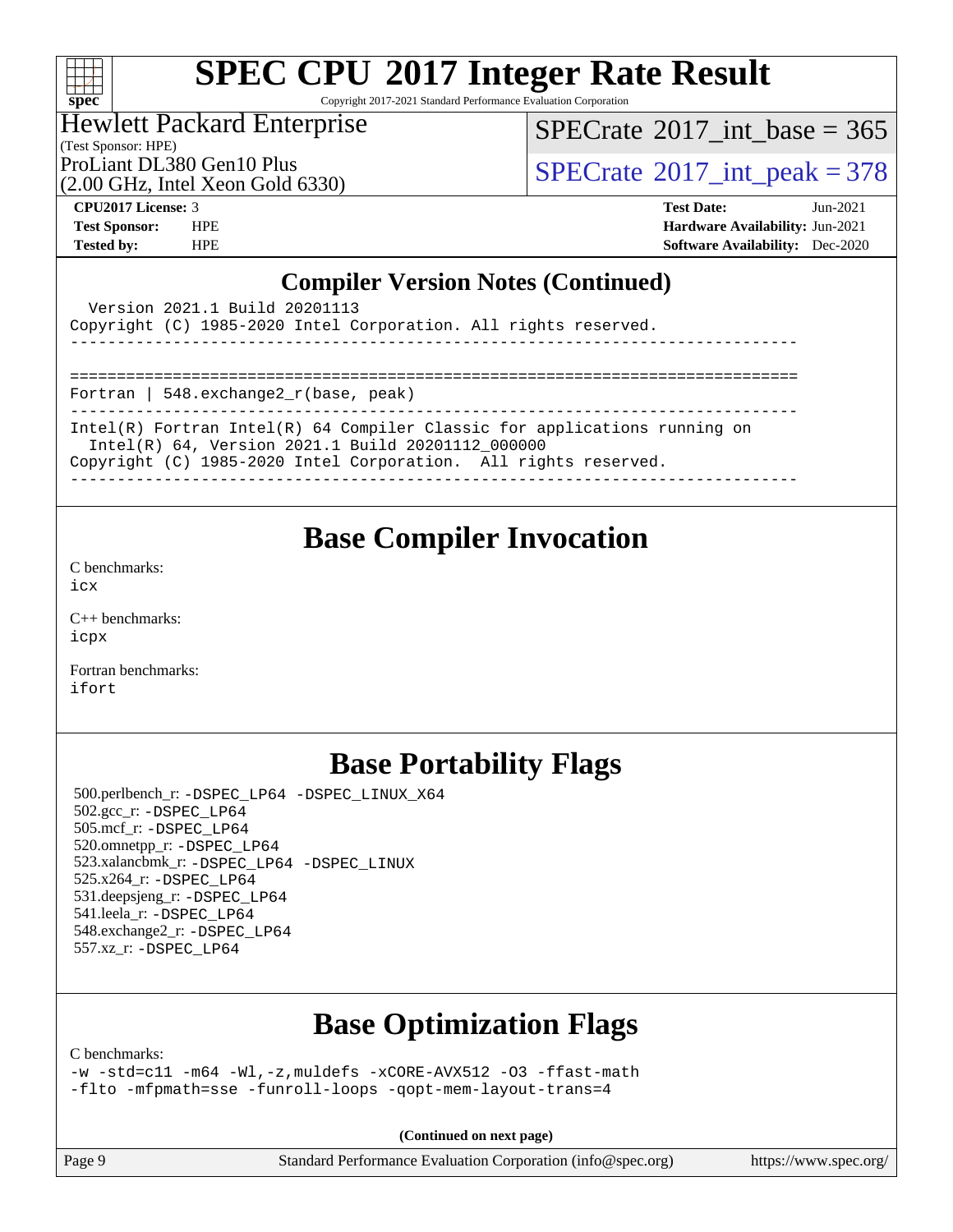

Copyright 2017-2021 Standard Performance Evaluation Corporation

### Hewlett Packard Enterprise

 $SPECTate$ <sup>®</sup>[2017\\_int\\_base =](http://www.spec.org/auto/cpu2017/Docs/result-fields.html#SPECrate2017intbase) 365

(Test Sponsor: HPE) (2.00 GHz, Intel Xeon Gold 6330)

ProLiant DL380 Gen10 Plus  $\text{SPECTate}^{\circ}2017\_int\_peak = 378$ 

**[CPU2017 License:](http://www.spec.org/auto/cpu2017/Docs/result-fields.html#CPU2017License)** 3 **[Test Date:](http://www.spec.org/auto/cpu2017/Docs/result-fields.html#TestDate)** Jun-2021 **[Test Sponsor:](http://www.spec.org/auto/cpu2017/Docs/result-fields.html#TestSponsor)** HPE **[Hardware Availability:](http://www.spec.org/auto/cpu2017/Docs/result-fields.html#HardwareAvailability)** Jun-2021 **[Tested by:](http://www.spec.org/auto/cpu2017/Docs/result-fields.html#Testedby)** HPE **[Software Availability:](http://www.spec.org/auto/cpu2017/Docs/result-fields.html#SoftwareAvailability)** Dec-2020

# **[Base Optimization Flags \(Continued\)](http://www.spec.org/auto/cpu2017/Docs/result-fields.html#BaseOptimizationFlags)**

[C benchmarks](http://www.spec.org/auto/cpu2017/Docs/result-fields.html#Cbenchmarks) (continued):

[-mbranches-within-32B-boundaries](http://www.spec.org/cpu2017/results/res2021q3/cpu2017-20210705-27747.flags.html#user_CCbase_f-mbranches-within-32B-boundaries) [-L/opt/intel/oneapi/compiler/2021.1.1/linux/compiler/lib/intel64\\_lin](http://www.spec.org/cpu2017/results/res2021q3/cpu2017-20210705-27747.flags.html#user_CCbase_linkpath_f3ac96bc44eb3356c66274e76f12ce7989555e6431aa425d8bf37251b5a0a8e4f20d385a762420f3e0cdf627bb737484454017ddfa67f55a42ce17058c8be12d) [-lqkmalloc](http://www.spec.org/cpu2017/results/res2021q3/cpu2017-20210705-27747.flags.html#user_CCbase_qkmalloc_link_lib_79a818439969f771c6bc311cfd333c00fc099dad35c030f5aab9dda831713d2015205805422f83de8875488a2991c0a156aaa600e1f9138f8fc37004abc96dc5) [C++ benchmarks:](http://www.spec.org/auto/cpu2017/Docs/result-fields.html#CXXbenchmarks) [-w](http://www.spec.org/cpu2017/results/res2021q3/cpu2017-20210705-27747.flags.html#user_CXXbase_supress_warning_66fb2c4e5c1dd10f38bdd29623979399e5ae75ae6e5453792d82ef66afed381df4a8602f92cac8d2ea0fffa7b93b4b1ccb9ecad4af01c9b2fe338b2082ae3859) [-m64](http://www.spec.org/cpu2017/results/res2021q3/cpu2017-20210705-27747.flags.html#user_CXXbase_m64-icc) [-Wl,-z,muldefs](http://www.spec.org/cpu2017/results/res2021q3/cpu2017-20210705-27747.flags.html#user_CXXbase_link_force_multiple1_b4cbdb97b34bdee9ceefcfe54f4c8ea74255f0b02a4b23e853cdb0e18eb4525ac79b5a88067c842dd0ee6996c24547a27a4b99331201badda8798ef8a743f577) [-xCORE-AVX512](http://www.spec.org/cpu2017/results/res2021q3/cpu2017-20210705-27747.flags.html#user_CXXbase_f-xCORE-AVX512) [-O3](http://www.spec.org/cpu2017/results/res2021q3/cpu2017-20210705-27747.flags.html#user_CXXbase_f-O3) [-ffast-math](http://www.spec.org/cpu2017/results/res2021q3/cpu2017-20210705-27747.flags.html#user_CXXbase_f-ffast-math) [-flto](http://www.spec.org/cpu2017/results/res2021q3/cpu2017-20210705-27747.flags.html#user_CXXbase_f-flto) [-mfpmath=sse](http://www.spec.org/cpu2017/results/res2021q3/cpu2017-20210705-27747.flags.html#user_CXXbase_f-mfpmath_70eb8fac26bde974f8ab713bc9086c5621c0b8d2f6c86f38af0bd7062540daf19db5f3a066d8c6684be05d84c9b6322eb3b5be6619d967835195b93d6c02afa1) [-funroll-loops](http://www.spec.org/cpu2017/results/res2021q3/cpu2017-20210705-27747.flags.html#user_CXXbase_f-funroll-loops) [-qopt-mem-layout-trans=4](http://www.spec.org/cpu2017/results/res2021q3/cpu2017-20210705-27747.flags.html#user_CXXbase_f-qopt-mem-layout-trans_fa39e755916c150a61361b7846f310bcdf6f04e385ef281cadf3647acec3f0ae266d1a1d22d972a7087a248fd4e6ca390a3634700869573d231a252c784941a8) [-mbranches-within-32B-boundaries](http://www.spec.org/cpu2017/results/res2021q3/cpu2017-20210705-27747.flags.html#user_CXXbase_f-mbranches-within-32B-boundaries) [-L/opt/intel/oneapi/compiler/2021.1.1/linux/compiler/lib/intel64\\_lin](http://www.spec.org/cpu2017/results/res2021q3/cpu2017-20210705-27747.flags.html#user_CXXbase_linkpath_f3ac96bc44eb3356c66274e76f12ce7989555e6431aa425d8bf37251b5a0a8e4f20d385a762420f3e0cdf627bb737484454017ddfa67f55a42ce17058c8be12d) [-lqkmalloc](http://www.spec.org/cpu2017/results/res2021q3/cpu2017-20210705-27747.flags.html#user_CXXbase_qkmalloc_link_lib_79a818439969f771c6bc311cfd333c00fc099dad35c030f5aab9dda831713d2015205805422f83de8875488a2991c0a156aaa600e1f9138f8fc37004abc96dc5) [Fortran benchmarks](http://www.spec.org/auto/cpu2017/Docs/result-fields.html#Fortranbenchmarks): [-w](http://www.spec.org/cpu2017/results/res2021q3/cpu2017-20210705-27747.flags.html#user_FCbase_supress_warning_66fb2c4e5c1dd10f38bdd29623979399e5ae75ae6e5453792d82ef66afed381df4a8602f92cac8d2ea0fffa7b93b4b1ccb9ecad4af01c9b2fe338b2082ae3859) [-m64](http://www.spec.org/cpu2017/results/res2021q3/cpu2017-20210705-27747.flags.html#user_FCbase_m64-icc) [-Wl,-z,muldefs](http://www.spec.org/cpu2017/results/res2021q3/cpu2017-20210705-27747.flags.html#user_FCbase_link_force_multiple1_b4cbdb97b34bdee9ceefcfe54f4c8ea74255f0b02a4b23e853cdb0e18eb4525ac79b5a88067c842dd0ee6996c24547a27a4b99331201badda8798ef8a743f577) [-xCORE-AVX512](http://www.spec.org/cpu2017/results/res2021q3/cpu2017-20210705-27747.flags.html#user_FCbase_f-xCORE-AVX512) [-O3](http://www.spec.org/cpu2017/results/res2021q3/cpu2017-20210705-27747.flags.html#user_FCbase_f-O3) [-ipo](http://www.spec.org/cpu2017/results/res2021q3/cpu2017-20210705-27747.flags.html#user_FCbase_f-ipo) [-no-prec-div](http://www.spec.org/cpu2017/results/res2021q3/cpu2017-20210705-27747.flags.html#user_FCbase_f-no-prec-div) [-qopt-mem-layout-trans=4](http://www.spec.org/cpu2017/results/res2021q3/cpu2017-20210705-27747.flags.html#user_FCbase_f-qopt-mem-layout-trans_fa39e755916c150a61361b7846f310bcdf6f04e385ef281cadf3647acec3f0ae266d1a1d22d972a7087a248fd4e6ca390a3634700869573d231a252c784941a8) [-nostandard-realloc-lhs](http://www.spec.org/cpu2017/results/res2021q3/cpu2017-20210705-27747.flags.html#user_FCbase_f_2003_std_realloc_82b4557e90729c0f113870c07e44d33d6f5a304b4f63d4c15d2d0f1fab99f5daaed73bdb9275d9ae411527f28b936061aa8b9c8f2d63842963b95c9dd6426b8a) [-align array32byte](http://www.spec.org/cpu2017/results/res2021q3/cpu2017-20210705-27747.flags.html#user_FCbase_align_array32byte_b982fe038af199962ba9a80c053b8342c548c85b40b8e86eb3cc33dee0d7986a4af373ac2d51c3f7cf710a18d62fdce2948f201cd044323541f22fc0fffc51b6) [-auto](http://www.spec.org/cpu2017/results/res2021q3/cpu2017-20210705-27747.flags.html#user_FCbase_f-auto) [-mbranches-within-32B-boundaries](http://www.spec.org/cpu2017/results/res2021q3/cpu2017-20210705-27747.flags.html#user_FCbase_f-mbranches-within-32B-boundaries)

[-L/opt/intel/oneapi/compiler/2021.1.1/linux/compiler/lib/intel64\\_lin](http://www.spec.org/cpu2017/results/res2021q3/cpu2017-20210705-27747.flags.html#user_FCbase_linkpath_f3ac96bc44eb3356c66274e76f12ce7989555e6431aa425d8bf37251b5a0a8e4f20d385a762420f3e0cdf627bb737484454017ddfa67f55a42ce17058c8be12d) [-lqkmalloc](http://www.spec.org/cpu2017/results/res2021q3/cpu2017-20210705-27747.flags.html#user_FCbase_qkmalloc_link_lib_79a818439969f771c6bc311cfd333c00fc099dad35c030f5aab9dda831713d2015205805422f83de8875488a2991c0a156aaa600e1f9138f8fc37004abc96dc5)

## **[Peak Compiler Invocation](http://www.spec.org/auto/cpu2017/Docs/result-fields.html#PeakCompilerInvocation)**

[C benchmarks \(except as noted below\)](http://www.spec.org/auto/cpu2017/Docs/result-fields.html#Cbenchmarksexceptasnotedbelow): [icx](http://www.spec.org/cpu2017/results/res2021q3/cpu2017-20210705-27747.flags.html#user_CCpeak_intel_icx_fe2d28d19ae2a5db7c42fe0f2a2aed77cb715edd4aeb23434404a8be6683fe239869bb6ca8154ca98265c2e3b9226a719a0efe2953a4a7018c379b7010ccf087)

500.perlbench\_r: [icc](http://www.spec.org/cpu2017/results/res2021q3/cpu2017-20210705-27747.flags.html#user_peakCCLD500_perlbench_r_intel_icc_66fc1ee009f7361af1fbd72ca7dcefbb700085f36577c54f309893dd4ec40d12360134090235512931783d35fd58c0460139e722d5067c5574d8eaf2b3e37e92)

[C++ benchmarks:](http://www.spec.org/auto/cpu2017/Docs/result-fields.html#CXXbenchmarks) [icpx](http://www.spec.org/cpu2017/results/res2021q3/cpu2017-20210705-27747.flags.html#user_CXXpeak_intel_icpx_1e918ed14c436bf4b9b7c8bcdd51d4539fc71b3df010bd1e9f8732d9c34c2b2914e48204a846820f3c0ebb4095dea797a5c30b458ac0b6dffac65d78f781f5ca)

[Fortran benchmarks](http://www.spec.org/auto/cpu2017/Docs/result-fields.html#Fortranbenchmarks): [ifort](http://www.spec.org/cpu2017/results/res2021q3/cpu2017-20210705-27747.flags.html#user_FCpeak_intel_ifort_8111460550e3ca792625aed983ce982f94888b8b503583aa7ba2b8303487b4d8a21a13e7191a45c5fd58ff318f48f9492884d4413fa793fd88dd292cad7027ca)

# **[Peak Portability Flags](http://www.spec.org/auto/cpu2017/Docs/result-fields.html#PeakPortabilityFlags)**

 500.perlbench\_r: [-DSPEC\\_LP64](http://www.spec.org/cpu2017/results/res2021q3/cpu2017-20210705-27747.flags.html#b500.perlbench_r_peakPORTABILITY_DSPEC_LP64) [-DSPEC\\_LINUX\\_X64](http://www.spec.org/cpu2017/results/res2021q3/cpu2017-20210705-27747.flags.html#b500.perlbench_r_peakCPORTABILITY_DSPEC_LINUX_X64) 502.gcc\_r: [-D\\_FILE\\_OFFSET\\_BITS=64](http://www.spec.org/cpu2017/results/res2021q3/cpu2017-20210705-27747.flags.html#user_peakPORTABILITY502_gcc_r_file_offset_bits_64_5ae949a99b284ddf4e95728d47cb0843d81b2eb0e18bdfe74bbf0f61d0b064f4bda2f10ea5eb90e1dcab0e84dbc592acfc5018bc955c18609f94ddb8d550002c) 505.mcf\_r: [-DSPEC\\_LP64](http://www.spec.org/cpu2017/results/res2021q3/cpu2017-20210705-27747.flags.html#suite_peakPORTABILITY505_mcf_r_DSPEC_LP64) 520.omnetpp\_r: [-DSPEC\\_LP64](http://www.spec.org/cpu2017/results/res2021q3/cpu2017-20210705-27747.flags.html#suite_peakPORTABILITY520_omnetpp_r_DSPEC_LP64) 523.xalancbmk\_r: [-DSPEC\\_LP64](http://www.spec.org/cpu2017/results/res2021q3/cpu2017-20210705-27747.flags.html#suite_peakPORTABILITY523_xalancbmk_r_DSPEC_LP64) [-DSPEC\\_LINUX](http://www.spec.org/cpu2017/results/res2021q3/cpu2017-20210705-27747.flags.html#b523.xalancbmk_r_peakCXXPORTABILITY_DSPEC_LINUX) 525.x264\_r: [-DSPEC\\_LP64](http://www.spec.org/cpu2017/results/res2021q3/cpu2017-20210705-27747.flags.html#suite_peakPORTABILITY525_x264_r_DSPEC_LP64) 531.deepsjeng\_r: [-DSPEC\\_LP64](http://www.spec.org/cpu2017/results/res2021q3/cpu2017-20210705-27747.flags.html#suite_peakPORTABILITY531_deepsjeng_r_DSPEC_LP64)

**(Continued on next page)**

Page 10 Standard Performance Evaluation Corporation [\(info@spec.org\)](mailto:info@spec.org) <https://www.spec.org/>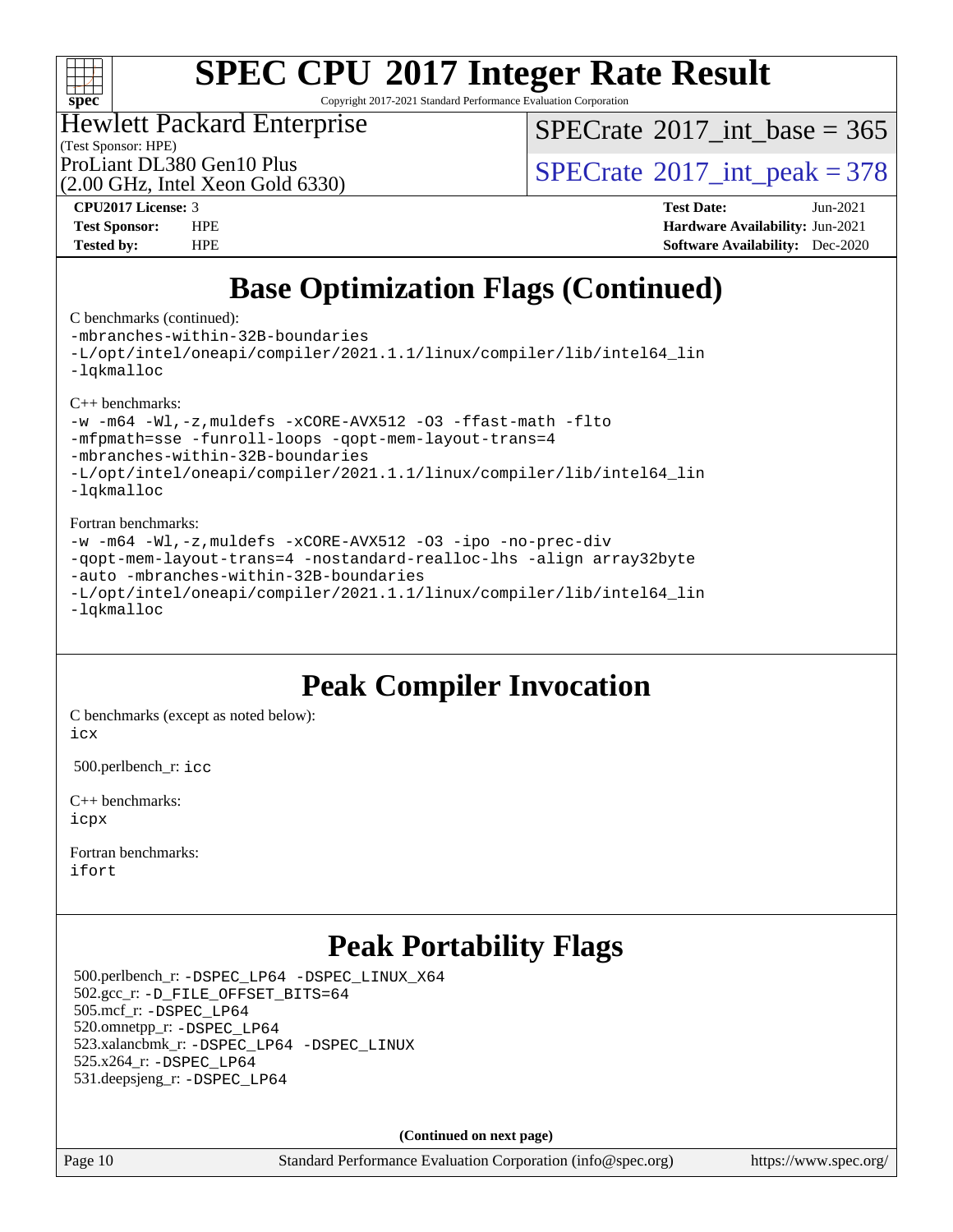

Copyright 2017-2021 Standard Performance Evaluation Corporation

#### (Test Sponsor: HPE) Hewlett Packard Enterprise

 $SPECTate$ <sup>®</sup>[2017\\_int\\_base =](http://www.spec.org/auto/cpu2017/Docs/result-fields.html#SPECrate2017intbase) 365

(2.00 GHz, Intel Xeon Gold 6330)

ProLiant DL380 Gen10 Plus  $\text{SPECTate}^{\circ}2017\_int\_peak = 378$ 

**[CPU2017 License:](http://www.spec.org/auto/cpu2017/Docs/result-fields.html#CPU2017License)** 3 **[Test Date:](http://www.spec.org/auto/cpu2017/Docs/result-fields.html#TestDate)** Jun-2021 **[Test Sponsor:](http://www.spec.org/auto/cpu2017/Docs/result-fields.html#TestSponsor)** HPE **[Hardware Availability:](http://www.spec.org/auto/cpu2017/Docs/result-fields.html#HardwareAvailability)** Jun-2021 **[Tested by:](http://www.spec.org/auto/cpu2017/Docs/result-fields.html#Testedby)** HPE **[Software Availability:](http://www.spec.org/auto/cpu2017/Docs/result-fields.html#SoftwareAvailability)** Dec-2020

## **[Peak Portability Flags \(Continued\)](http://www.spec.org/auto/cpu2017/Docs/result-fields.html#PeakPortabilityFlags)**

 541.leela\_r: [-DSPEC\\_LP64](http://www.spec.org/cpu2017/results/res2021q3/cpu2017-20210705-27747.flags.html#suite_peakPORTABILITY541_leela_r_DSPEC_LP64) 548.exchange2\_r: [-DSPEC\\_LP64](http://www.spec.org/cpu2017/results/res2021q3/cpu2017-20210705-27747.flags.html#suite_peakPORTABILITY548_exchange2_r_DSPEC_LP64) 557.xz\_r: [-DSPEC\\_LP64](http://www.spec.org/cpu2017/results/res2021q3/cpu2017-20210705-27747.flags.html#suite_peakPORTABILITY557_xz_r_DSPEC_LP64)

## **[Peak Optimization Flags](http://www.spec.org/auto/cpu2017/Docs/result-fields.html#PeakOptimizationFlags)**

[C benchmarks](http://www.spec.org/auto/cpu2017/Docs/result-fields.html#Cbenchmarks):

```
Page 11 Standard Performance Evaluation Corporation (info@spec.org) https://www.spec.org/
  500.perlbench_r: -Wl,-z,muldefs -prof-gen(pass 1) -prof-use(pass 2)
-xCORE-AVX512 -ipo -O3 -no-prec-div
-qopt-mem-layout-trans=4 -fno-strict-overflow
-mbranches-within-32B-boundaries
-L/opt/intel/oneapi/compiler/2021.1.1/linux/compiler/lib/intel64_lin
-lqkmalloc
  502.gcc_r: -m32
-L/opt/intel/oneapi/compiler/2021.1.1/linux/compiler/lib/ia32_lin
-std=gnu89 -Wl,-z,muldefs -fprofile-generate(pass 1)
-fprofile-use=default.profdata(pass 2) -xCORE-AVX512 -flto
-Ofast(pass 1) -O3 -ffast-math -qopt-mem-layout-trans=4
-mbranches-within-32B-boundaries
-L/usr/local/jemalloc32-5.0.1/lib -ljemalloc
  505.mcf_r: basepeak = yes
  525.x264_r: -w -std=c11 -m64 -Wl,-z,muldefs -xCORE-AVX512 -flto
-O3 -ffast-math -qopt-mem-layout-trans=4 -fno-alias
-mbranches-within-32B-boundaries
-L/opt/intel/oneapi/compiler/2021.1.1/linux/compiler/lib/intel64_lin
-lqkmalloc
 557.xz_r: basepeak = yes
C++ benchmarks: 
  520.omnetpp_r: basepeak = yes
  523.xalancbmk_r: basepeak = yes
  531.deepsjeng_r: basepeak = yes
  541.leela_r: basepeak = yes
                                      (Continued on next page)
```